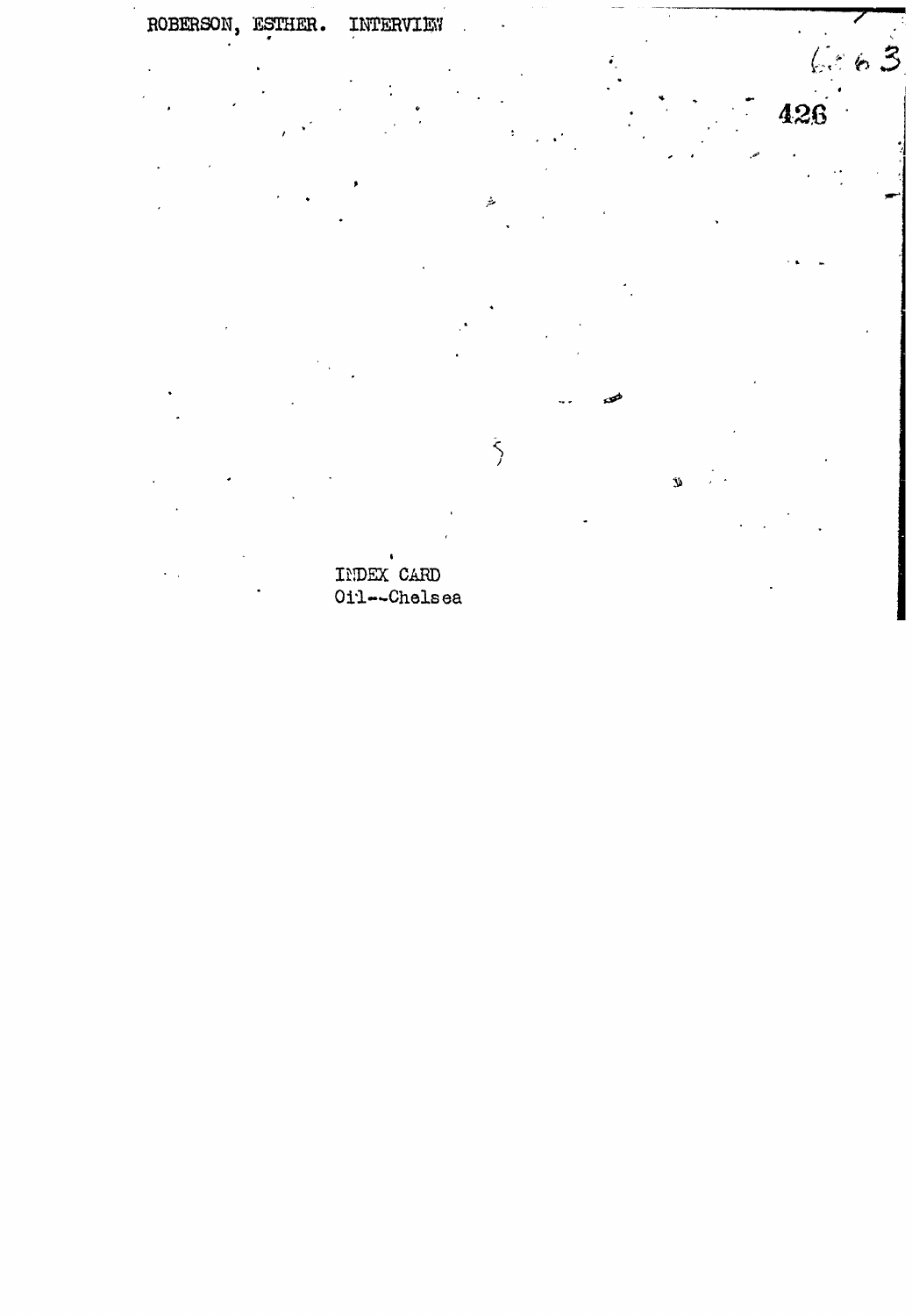| ROBERSON, ESTHER, INTERVIEW.                                                                                                                                                                                                                                                          |  |
|---------------------------------------------------------------------------------------------------------------------------------------------------------------------------------------------------------------------------------------------------------------------------------------|--|
| 427                                                                                                                                                                                                                                                                                   |  |
| Form $A - (S - 149)$                                                                                                                                                                                                                                                                  |  |
| BIOGRAPHY FORM<br>WORKS PROGRESS ADMINISTRATION<br>Indian-Pioneer History Project for Oklahoma                                                                                                                                                                                        |  |
|                                                                                                                                                                                                                                                                                       |  |
| Field Worker's name Mary J. Stockton.                                                                                                                                                                                                                                                 |  |
| This report made on (date) 5-28-37<br>193                                                                                                                                                                                                                                             |  |
| Esther (Ward) Roberson.<br>Name<br>Died May 23, 1937.                                                                                                                                                                                                                                 |  |
| Post Office Address Bushyhead, Oklahoma,<br>2.                                                                                                                                                                                                                                        |  |
| Residence address (or location)<br>3.                                                                                                                                                                                                                                                 |  |
| DATE OF BIRTH: Month April<br>Day $9$ Year $1862$                                                                                                                                                                                                                                     |  |
| 5. Place of birth Delaware County, Okla.                                                                                                                                                                                                                                              |  |
| Name of Father Bryant Ward<br>Place of birth Same.<br>6.                                                                                                                                                                                                                              |  |
| Othek information about father Pioneer Settler, Rogers, County                                                                                                                                                                                                                        |  |
| Name of Mother Kate Taylor<br>Place of birth Arkansas                                                                                                                                                                                                                                 |  |
| Other information about mother None available.<br>crphan                                                                                                                                                                                                                              |  |
| Notes or complete harrative by the field worker dealing with the life<br>$\S$ and story of the person interviewed. Refer to Manual for suggested $\sim$<br>subjects and questions. Continue on blank sheets if necessary and<br>attach firmly to this Yorm. Number of sheets attached |  |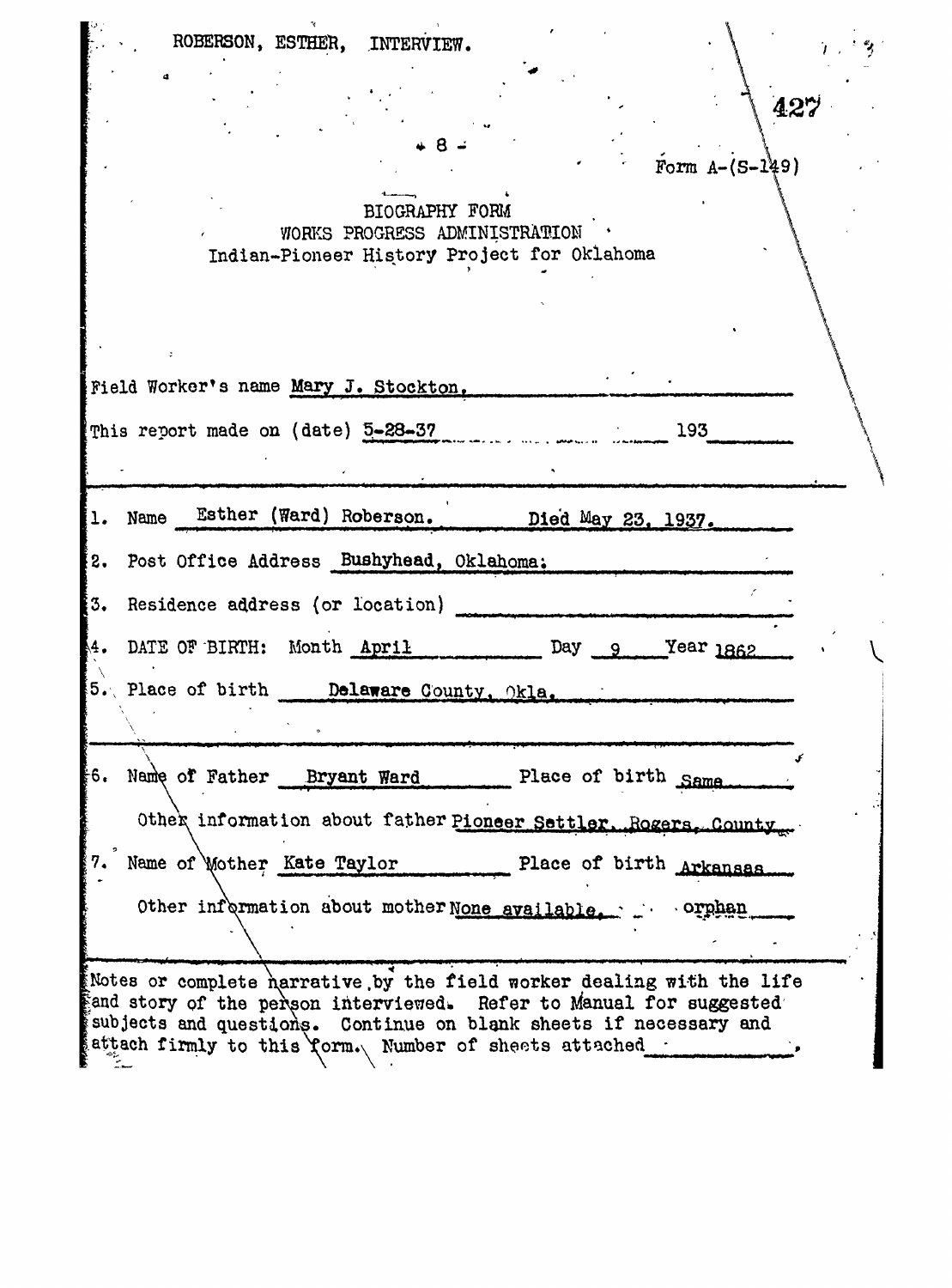## INTERVIEW WITH MRS. ESTHER ROBERSON. **BY** MARY J. STOCKTON

## A REAL PIONEER

 $\mathcal{L} = \mathcal{L} \times \mathcal{L} = \mathcal{L} \times \mathcal{L} = \mathcal{L} \times \mathcal{L} = \mathcal{L} \times \mathcal{L}$ 

Mrs. Esther Roberson (widow of Jack Roberson) who died, at the family home near Bushyhead, in Rogers County, m was a real pioneer  $\mathcal{L}$  , we are the spent her entire  $\mathcal{L}$  years in the spent her entire  $\mathcal{L}$ the Gherokee Nation, now Oklahoma, and 65 years in what is now Rogers County.

 $J$  x  $\sim$   $\sim$   $\sim$   $\sim$ 

## PARENTAGE: PARENTAGE: '

Her father, Bryant Ward, was native son of what is now Delaware County, Oklahoma, born on Flint creek/ a few miles from the present city of Siloam Springs, Arkansas, a few months after the arrival of  $\mathbf{r}$  and  $\mathbf{r}$  arrives over the  $\mathbf{r}$ of Tears" from their old home in Georgia. Her mother's maiden name was Kate Taylor. She was an orphan girl- and  $\mathbf{b}$  is the distribution of  $\mathbf{b}$ near the present town of Foyil, Rogers County, Oklahoma, before the town was established,

Mrs. Roberson was born in the Delaware District on \* «•  $\mathbf{F}$  flint can within a stone throw of the Arkansas line,  $\mathbf{F}$ on April 9. 1862, and lived there until she was ten years old, at which time she moved with her parents on a farm located with her parents on a farm located with her parents on a farm located with  $\frac{1}{\sqrt{2}}$ about half way between the present towns of Foyil and Bushyhead, in Rogers County. This farm was allotted in 1903 to

:  $428$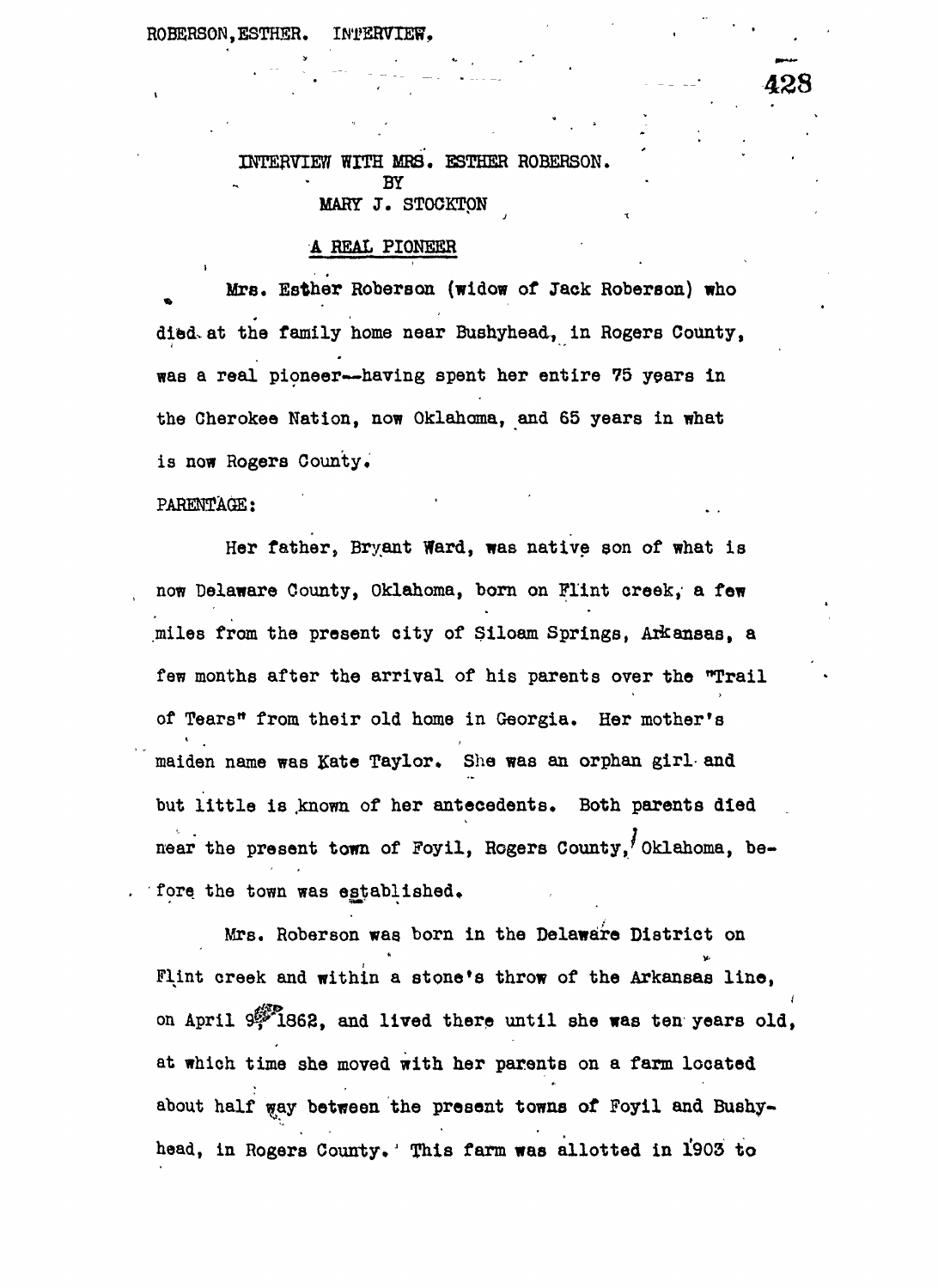to her sister, Nacy Frances, and is still known as the "Sam Frances farm."

. . . \* -2- " ' v

. The set of the set of the set of  $429'$ 

On January 20. 1884, she was married under the laws of the Cherokee Nation, to Jack Roberson, of German descent, and they soon located on the farm less than 2 miles away, where she lived until the time of her death. Her husband was an operator of various kinds of machines; especially threshing machines and for drilling wells. Under his supervision, along with that of his brother-in-\* raw, Sam Frances, and first oir were in Bore compating e drilled five miles west of Chelsea, in 1895. Edward J. Byrd (now deceased) was the principal promoter of the adventure.

Mr. Roberson died on October 1, 1906, as result of an accident which occurred while moving a traction engine. She and her children continued to reside on the old homestead. One of the daughters, Mary, now Mrs. Charley, of Tulsa, was formerly a teacher in the public schools of Rogers County. The sons followed in the footsteps of their father, operat- $\lambda$   $\lambda$   $\lambda$   $\lambda$   $\lambda$   $\lambda$   $\lambda$ ing farm and field machinery of various types and one of \ \ \ \ them,  $J$ . Clint Hoberson, served one term as County Commissioner from his district.

When Mrs. Roberson first came to what is now Rogers County the broad prairies were covered with tall grass,